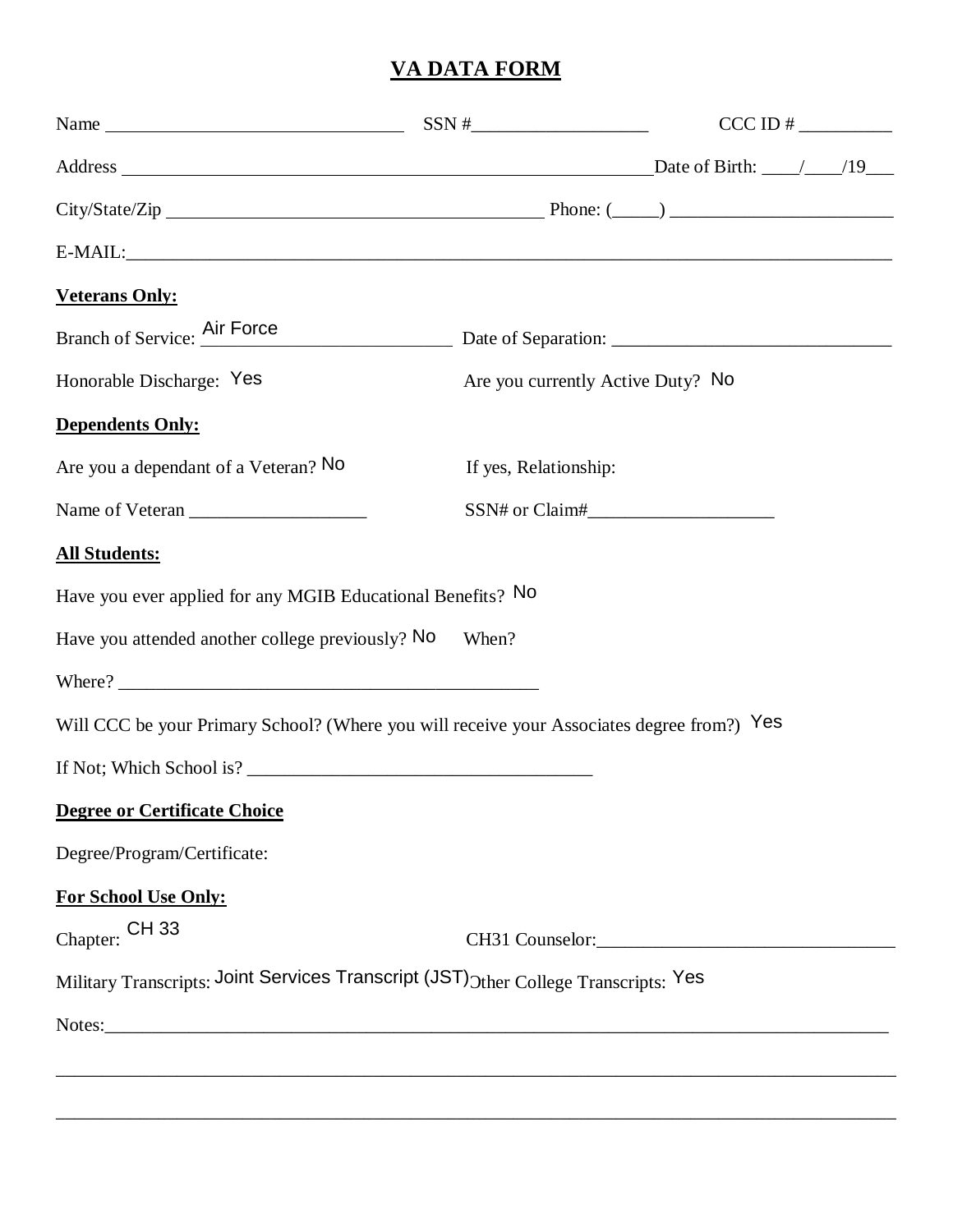# **CLACKAMAS COMMUNITY COLLEGE VETERAN SERVICES OFFICE STATEMENT OF RIGHTS AND RESPONSIBILITIES**

| Name       | Lhapter |
|------------|---------|
| StudentID# | Major   |
| VA File #  |         |

I understand and acknowledge that being a student in receipt of veterans' educational benefits gives me some additional responsibilities and duties while pursuing my educational objective. In particular:

\_\_\_\_The MyClackamas email account is the primary method the college and the Veteran Services Office (VSO) will use for communications and I will check it regularly and reply as requested and required.

\_\_\_\_I will obtain official grade transcripts from all colleges and other postsecondary schools that I have attended. Official transcripts must be received by the CCC Records Office prior to the end of my first term in attendance. Send transcripts to: Records Office, Clackamas Community College, 19600 Molalla Ave, Oregon City, OR 97045

\_\_\_\_I must submit a "Veterans Request for Certification" form to the VSO each term I intend to utilize VA benefits. In addition, I must immediately report to the VSO any and all changes in my enrollment status and any changes to my declared degree.

\_\_\_\_All classes I take must apply directly toward my declared degree objective. If I choose to take a class that does not apply to my degree objective or if I drop a class for which the VA has provided educational benefits, **I am solely responsible for any overpayment amount to be repaid to the VA**.

\_\_\_\_I must consistently meet the CCC Standards for Satisfactory Academic Progress (SSAP) which includes maintaining a cumulative minimum GPA of 2.0 and a course completion rate of 67% of all attempted courses per academic term. The full standards can be found in the college catalog. Failure to meet the SSAP will result in a change of student status to Academic Alert, Academic Probation, or Academic Suspension in accordance with College policy. **If I am placed on Academic Suspension, my Veterans Education benefits will also be suspended.**

\_\_\_\_I understand that Veterans Education Benefits will not pay for: self-paced classes, auditing classes, repeating classes which have been successfully completed and classes in which I receive a final grade of: N, W, X, or Y. **I understand that these grades may result in an overpayment**.

\_\_\_\_I understand that the CCC Veteran Services Office (VSO) is an office of Clackamas Community College and not the Veterans Administration.

\_\_\_\_I understand that the VSO will retain records pertaining to my education and use of Veterans Education Benefits in paper and electronic form in accordance with the regulations of the Veterans Administration. I authorize the staff of the VSO to use this information, including but not limited to class registration, changes in enrollment and final grades, in the normal course of certifying my eligibility for education benefits and as requested by authorized representatives of the Veterans Administration to ensure compliance with applicable law and regulations. I am responsible for contacting the VA and/or the VSO with questions pertaining to my file.

Pay issues and questions should be directed to the VA at 1-888-442-4551 or via the VA e-benefits portal.

| n.   | ומו |
|------|-----|
| Sig- | ~~  |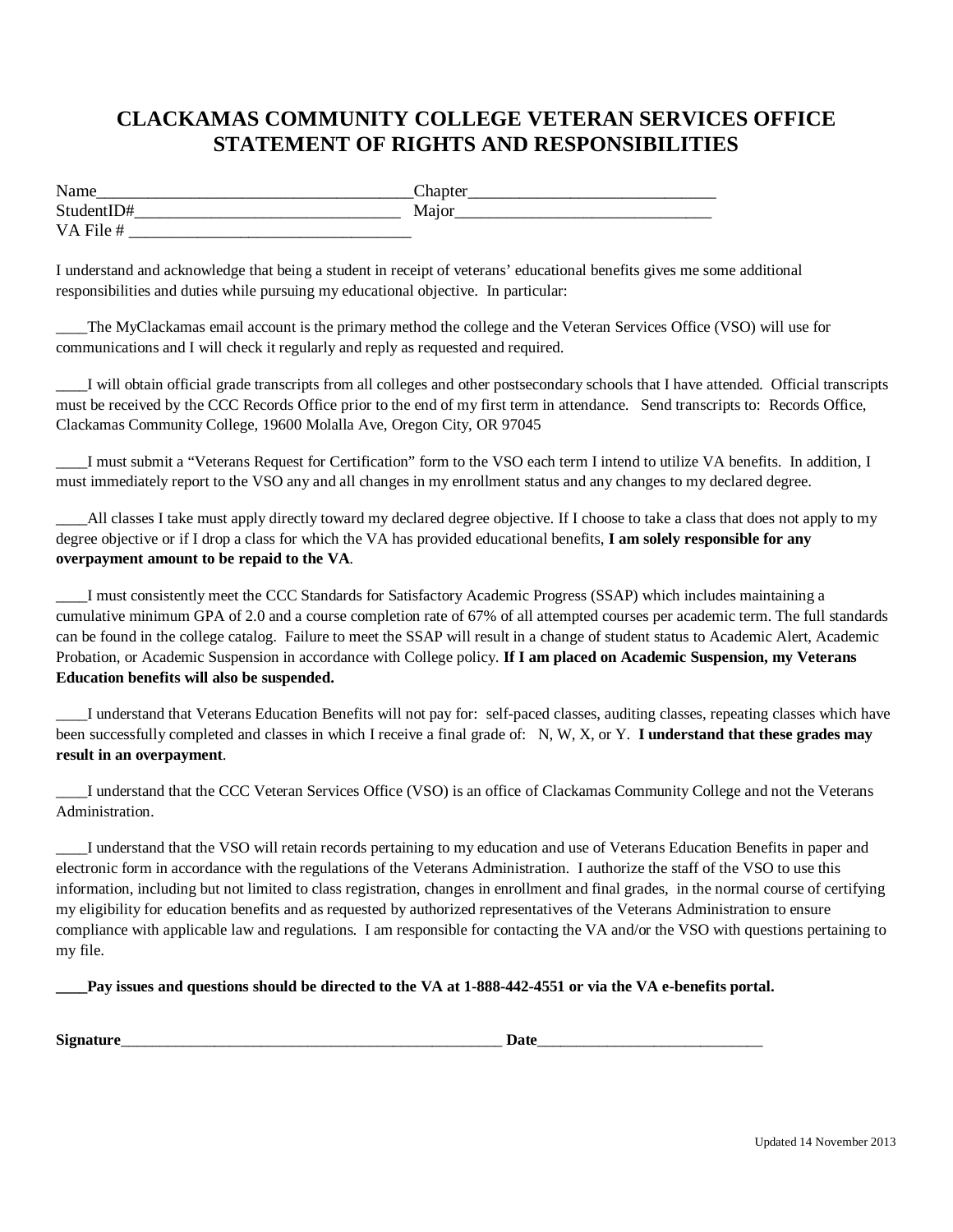### **CCC Veteran Services "Getting Started" Check List**

Complete the Application for Admission to CCC at: [http://www.clackamas.edu/Apply/.](http://www.clackamas.edu/Apply/)

\_\_\_After applying to CCC you will receive a letter or email with your Student ID #, you then need to set up a MyClackamas Account, at: [www.clackamas.edu](http://www.clackamas.edu/) *.* **This is how CCC communicates with its students.**

Review and Decide on what VA Education Benefit to use: [http://www.gibill.va.gov/apply-for](http://www.gibill.va.gov/apply-for-benefits/road-map/1-determine-your-best-benefit.html)[benefits/road-map/1-determine-your-best-benefit.html](http://www.gibill.va.gov/apply-for-benefits/road-map/1-determine-your-best-benefit.html) .

\_\_\_Complete, submit, print, and sign your VA application at<https://vabenefits.vba.va.gov/vonapp/main.asp> VA Form # 22 - \_\_\_\_\_.

\_\_\_Take Placement Tests: Math, Reading, Writing and Computer Science. No appointment, no charge, tests can be done in RR 140, or at the Harmony Campus.

\_\_\_Declare a Degree or Certificate.

\_\_\_Meet with an Academic Advisor in the Community Center and build a Veterans Educational Plan and schedule participation in a NSA (New Student Advising) Seminar.

\_\_\_Enroll in classes that apply to your declared degree. You can enroll through your MyClackamas account. Open enrollment for the next term begins on \_\_\_\_\_\_\_\_\_\_\_\_

\_\_\_Complete a "Veterans Request for Certification form"; this form is required each term you attend

Complete your FAFSA (Optional) Go to: [www.fafsa.ed.gov](http://www.fafsa.ed.gov/) (CCC school code is 004878).

- \_\_\_Order transcripts from **ALL** sources military & other colleges/universities (these MUST arrive & be evaluated within ONE term from your original admission.)
- Bring in your DD-214 (member 4 copy) and/or NOBE with you (Not required for Dependants).
- After completing the above steps, and the CCC Veterans Services in-house paperwork, set an appointment with a Veterans Benefits Specialist to have your file reviewed, and your courses certified with the VA.

For questions or to schedule an appointment, email or call:

VA Work Study Students 503-594-6609

Vet Info 503-594-3438 [vetinfo@clackamas.edu](mailto:vetinfo@clackamas.edu)